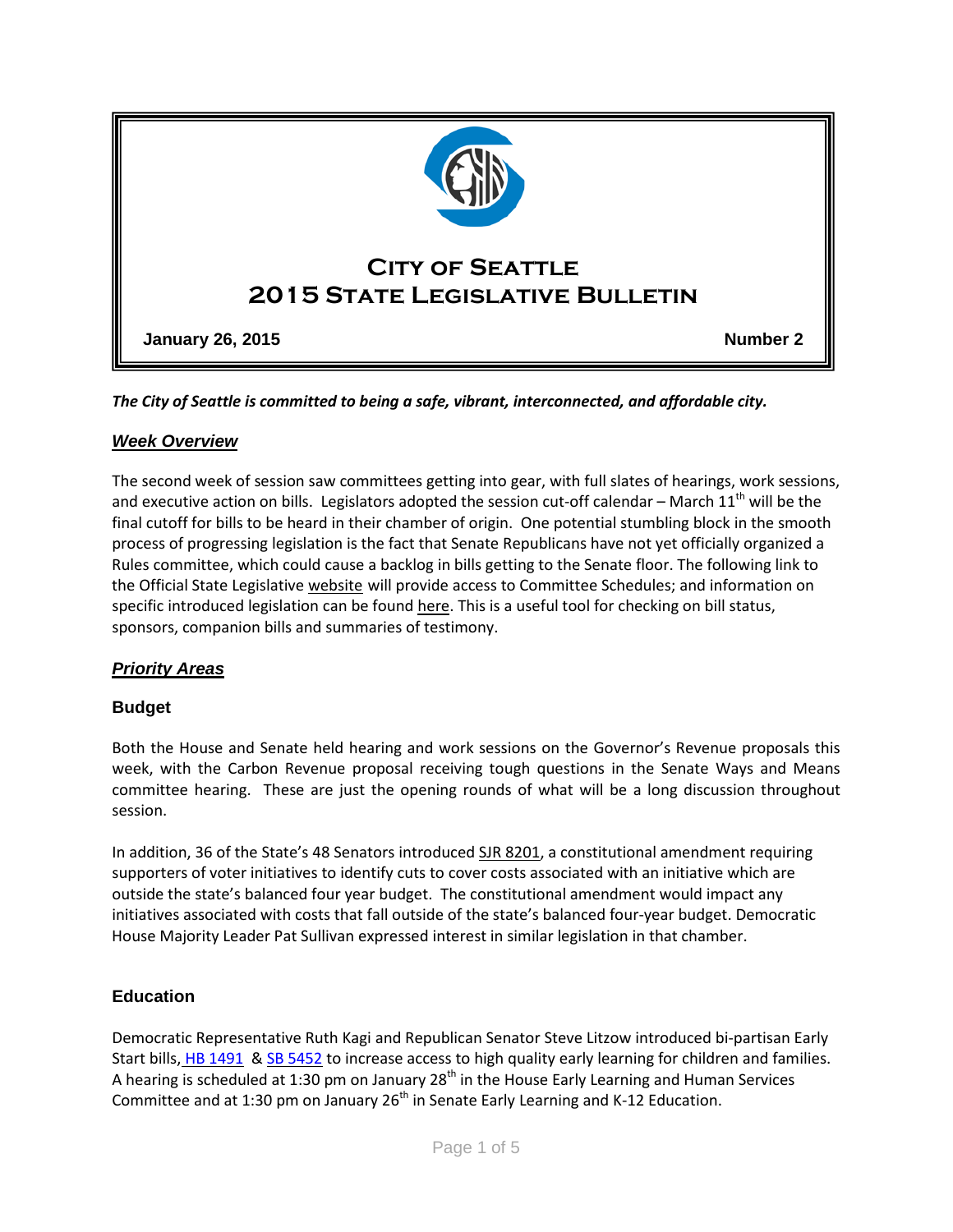Democratic Rep. Eric Pettigrew introduced legislation that would give authority to the Mayor of Seattle to appoint 2 members of the Seattle School Board. HB [1497](http://app.leg.wa.gov/DLR/billsummary/default.aspx?Bill=1497&year=2015) has been referred to the House Committee on Education but not yet scheduled for a hearing.

Democratic Representative Gerry Pollet has introduced [HB 1240,](http://lawfilesext.leg.wa.gov/biennium/2015-16/Pdf/Bill%20Reports/House/1240%20HBA%20ED%2015.pdf) which seeks to place limits on the use of restraints or isolation of both abled and disabled students in schools. A hearing is scheduled on January  $26<sup>th</sup>$  at 1:30 pm in the House Committee on Education.

A work session on campus sexual assault, a topic that has been very much in the news of late, will be held in the Senate Higher Education Committee on January  $27<sup>th</sup>$  at 1:30 pm.

## **Safety Net and Housing**

Democrats in both chambers introduced bills to raise the minimum wage to \$12 per hour over the next four years (HB [1355](http://app.leg.wa.gov/billinfo/summary.aspx?bill=1355&year=2015) & SB [5285\)](http://app.leg.wa.gov/billinfo/summary.aspx?bill=5285&year=2015). Council Member Jean Godden joined legislators at a press conference on Thursday to announce Democrats Representative Tana Senn and Senator Annette Cleveland's Equal Opportunity Pay Act aimed at closing the gap in pay among female workers and protecting employees from retaliation for sharing compensation information.

The "Employee Anti-Retaliation Act" [\(HB 1354\)](http://app.leg.wa.gov/billinfo/summary.aspx?bill=1354&year=2015) creates protection for employees from retaliation and discrimination. Both house bills and a paid sick days bill [\(HB 1356](http://app.leg.wa.gov/billinfo/summary.aspx?bill=1356&year=2015) – companion bill [SB 5306\)](http://app.leg.wa.gov/billinfo/summary.aspx?bill=5306&year=2015) are scheduled for hearings at 1:30 pm on January  $26<sup>th</sup>$  in the House Labor Committee.

The Department of Planning and Development testified and answered questions about our local process during the continuation of the House Local Government Committee hearing on [HB 1084,](http://lawfilesext.leg.wa.gov/biennium/2015-16/Pdf/Bill%20Reports/House/1084%20HBA%20LG%2015.pdf) which would shift authority for determining notice requirements from the City to the State.

Last week, Republican Senator Mark Miloscia's [SB 5208,](http://app.leg.wa.gov/billinfo/summary.aspx?bill=5208&year=2015) allowing King County lodging tax bonds for affordable housing, passed unanimously out of the Senate Human Services, Mental Heath and Housing Committee. In addition to bills on portable tenant screening reports (SB 5123 was heard last week in the Senate); advocates continue to work on several other bills, including prohibiting source of income discrimination and eviction reporting. The Senate is scheduled to hear SB [5404,](http://app.leg.wa.gov/billinfo/summary.aspx?bill=5404&year=2015) concerning homeless youth prevention and protection on January 29 at 10:30 am in Human Services, Mental Health & Housing; the house bill (HB [1436\)](http://app.leg.wa.gov/billinfo/summary.aspx?bill=1436&year=2015) has not yet been scheduled for hearing. Both bills have broad bipartisan support.

Last week, Democratic Rep. Brady Walkinshaw introduced a bipartisan [HB 1553,](http://app.leg.wa.gov/billinfo/summary.aspx?bill=1553&year=2015) encouraging Certificates of Restoration of Opportunity to help people better integrate into the workforce after being incarcerated.

The Governor's proposed budget includes \$100 million for affordable housing, with \$85 million for affordable housing construction. Including:

• \$75m for the HTF (\$60m from a new appropriation from the state taxable building construction acct; \$15m from new appropriation from the WA Housing Trust Acct – the \$ would come from the carbon tax revenue)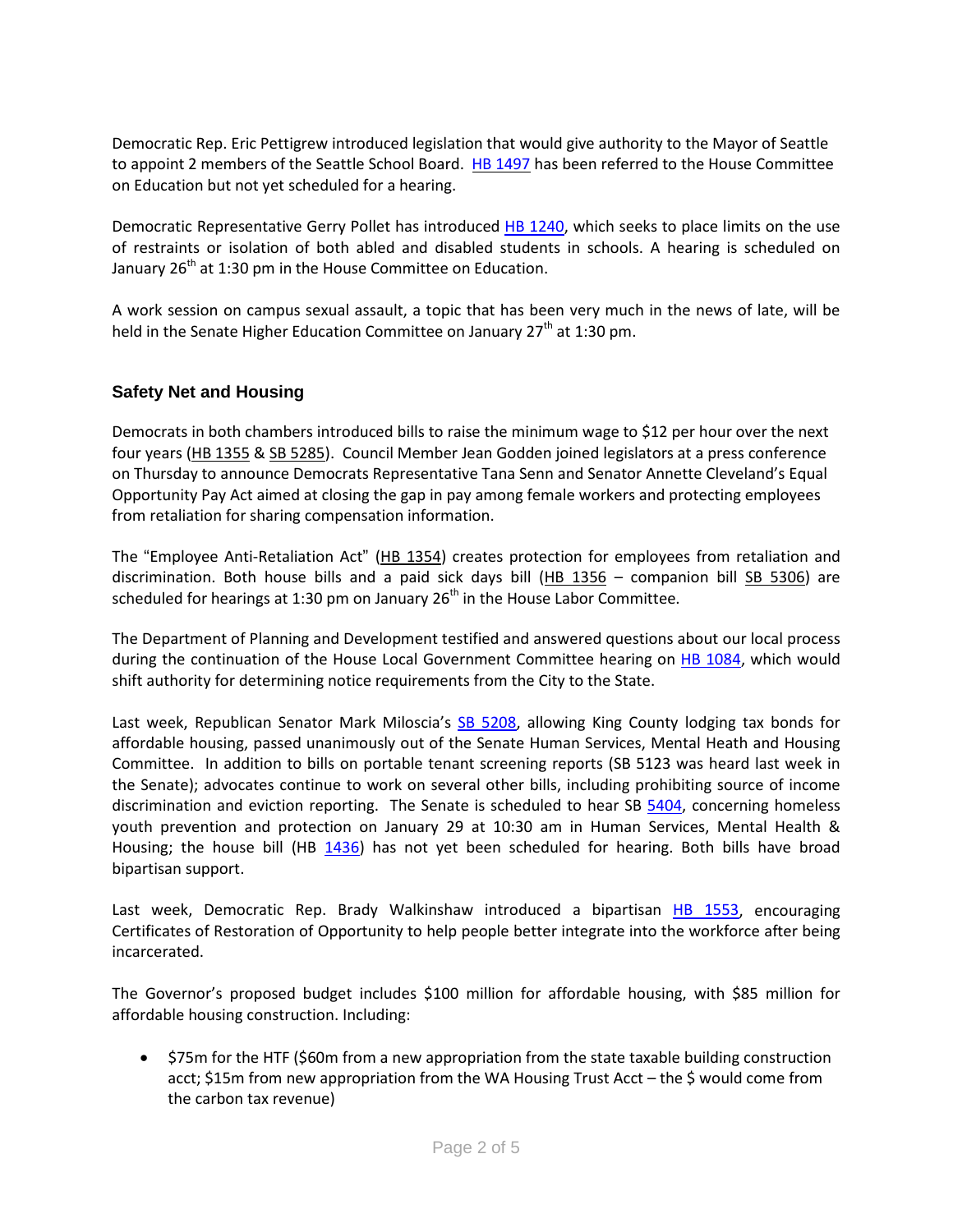- \$5m for a new ultra-efficient affordable housing demonstration
- \$5m for Housing Trust Fund portfolio preservation
- \$15m for weatherization matchmaker program

#### **Environment**

Governor Inslee's carbon pollution market program to reduce greenhouse gas emissions was introduced in both chambers. The Carbon Pollution Accountability Act, HB [1314](http://app.leg.wa.gov/billinfo/summary.aspx?bill=1314&year=2015) & SB [5283,](http://app.leg.wa.gov/billinfo/summary.aspx?bill=5283&year=2015) implements a carbon reduction program for emissions from covered entities by creating tradable allowances. The House Environment committee is holding a hearing on January 27 at 1:30 pm.

Representatives from Seattle's Office of Emergency Management participated in a work session in the Senate Natural Resources Committee Thursday, January 22<sup>nd</sup> on the issue of geological hazards assessments, in support of agency request legislation to provide funding for LiDAR equipment and programs. There is more information on LiDAR and **SB [5088](http://app.leg.wa.gov/billinfo/summary.aspx?bill=5088&year=2015)** available at the bill link. The companion bill HB [1182](http://app.leg.wa.gov/billinfo/summary.aspx?bill=1182&year=2015) will be heard on January 28<sup>th</sup> in Agriculture and Natural Resources at 8:00 am.

Seattle City Light was among a number of advocates and agencies testifying this week in favor of [HB](http://app.leg.wa.gov/billinfo/summary.aspx?bill=1278&year=2015) [1278,](http://app.leg.wa.gov/billinfo/summary.aspx?bill=1278&year=2015) which creates a state-wide energy benchmarking and disclosure program similar to Seattle's successful program. Proponents see providing access to energy information as a win-win for consumers, businesses and the environment.

Continuing the conversation from previous sessions, Representative Van De Wege (D-Sequim) introduced HB [1174,](http://app.leg.wa.gov/billinfo/summary.aspx?bill=1174&year=2015) the Toxic Free Kids Act, which bans toxic chemical flame retardants in children's products and residential upholstered furniture. The legislation was introduced last week and a public hearing was held this week.

Legislation [\(SB 5181\)](http://app.leg.wa.gov/billinfo/summary.aspx?bill=5181&year=2015) was introduced to modify the State's Fire Mobilization Plan to include responses to non-fire related disasters such as landslides, earthquakes, floods and contagious diseases.

Several bills modifying I-937 (the Energy Independence Act passed by voters in 2006) have been introduced in the Senate and will be heard on January  $29<sup>th</sup>$  at 1:30 in the Senate Energy, Environment and Technology Committee. These bills would have implications for Seattle City Light. [SB 5089,](http://app.leg.wa.gov/billinfo/summary.aspx?bill=5089&year=2015) [5090](http://app.leg.wa.gov/billinfo/summary.aspx?bill=5090&year=2015) and [5094](http://app.leg.wa.gov/billinfo/summary.aspx?bill=5094&year=2015) seek to add small nuclear modular reactors and incremental hydroelectricity as eligible renewable resources under I-937.

Though it does not yet have a bill number, it is expected there will be a hearing on Monday, January 26<sup>th</sup> on an extensive proposal to fund water storage, flood control and storm water projects. Cities, counties and the environmental community have been engaged in stakeholder meetings for several months with legislators and will continue to monitor and engage on this proposal.

#### **Transportation**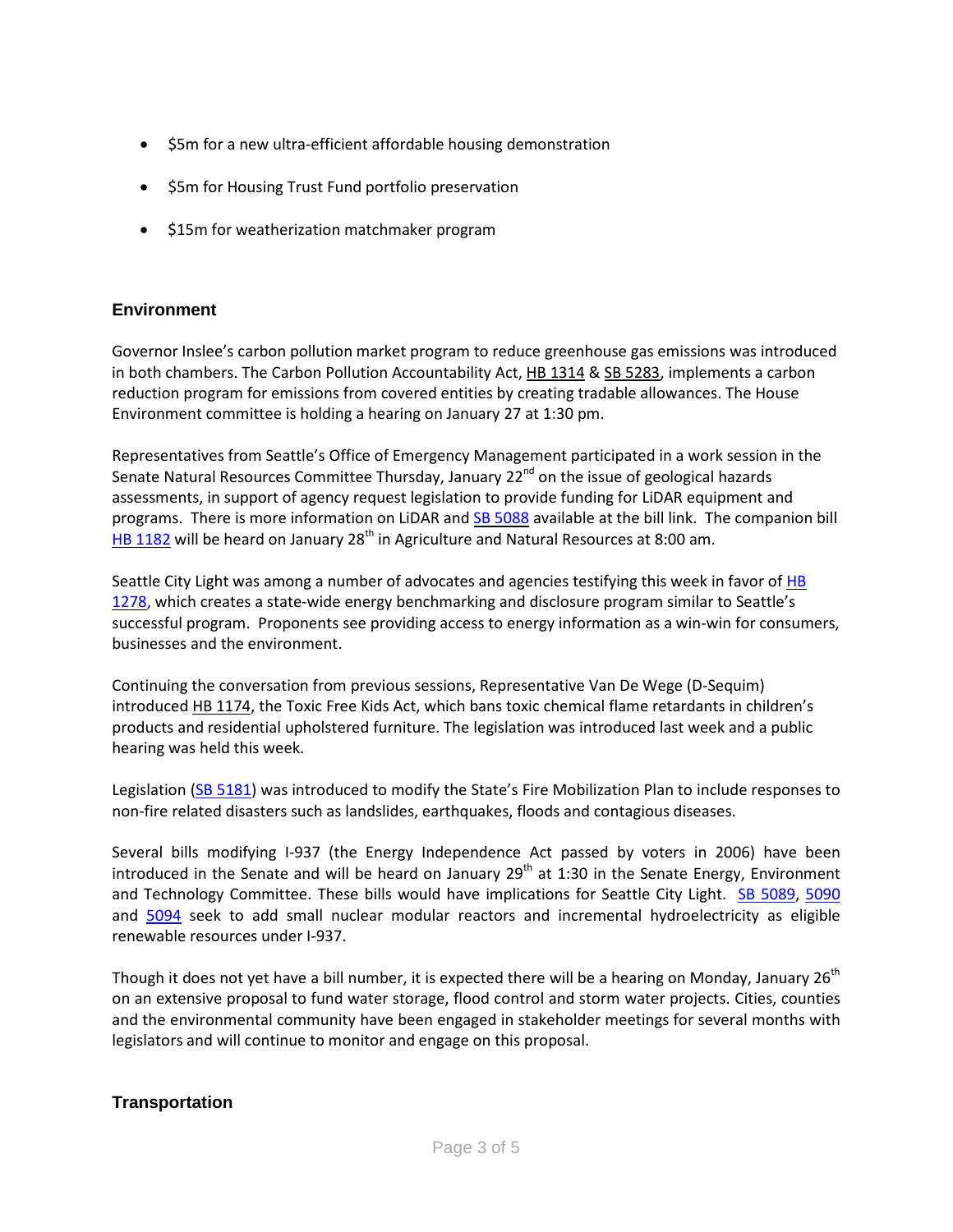Governor Inslee's request Transportation funding legislation [\(HB 1299](http://app.leg.wa.gov/billinfo/summary.aspx?bill=1299&year=2015) & [SB 5360\)](http://app.leg.wa.gov/billinfo/summary.aspx?bill=5360&year=2015) for the 2015-2017 fiscal biennium was introduced on Friday of last week. It is expected that Senate Republicans will introduce their legislation sometime in the next month.

[HB 1180,](http://app.leg.wa.gov/billinfo/summary.aspx?bill=1180&year=2015) which will provide State authorization to Sound Transit for the "Sound Transit 3" phase of light rail extension, has been scheduled for a hearing in the House Transportation Committee on January 28<sup>th</sup> at 3:30 pm. The authorization would allow the agency to seek voter approval for increases in various revenue sources, including the Motor Vehicle Excise Tax, property taxes and sales and use tax.

Several local jurisdictions have been working with legislators on possible local options funding to create a dedicated revenue source for local transportation needs. These efforts resulted in [HB 1593,](http://app.leg.wa.gov/billinfo/summary.aspx?bill=1593&year=2015) which seeks to allow cities to create a "transportation utility".

#### **Public Safety**

As local jurisdictions grapple with increased demands in public records requests, made more difficult with the advent of electronic records, legislators have begun searching for remedies. One piece of legislation, [HB 1086](http://app.leg.wa.gov/billinfo/summary.aspx?bill=1086&year=2015) seeks to create a cost recovery mechanism for public records which have been sought for commercial purposes. More legislation on this issue is expected to come. This bill was head in the House State Government Committee on January  $20<sup>th</sup>$ .

Republican Senator Judy Warnick introduced legislation (SB [5124\)](http://app.leg.wa.gov/billinfo/summary.aspx?bill=5124&year=2015) to make it illegal to sell e-cigarettes and vaporizers to minors. Similarly, Attorney General Bob Ferguson announced his plans to introduce legislation (HB [1458](http://app.leg.wa.gov/billinfo/summary.aspx?bill=1458&year=2015) & SB [5494\)](http://app.leg.wa.gov/billinfo/summary.aspx?bill=5494&year=2015) to change the minimum age for purchasing cigarettes from 18 years to 21 years of age. Ferguson announced his intentions during a press conference on Wednesday.

On Thursday, a representative from the City Attorney's office testified on behalf of the City in favor of Sen. Kohl-Welles' bill [SB 5277](http://links.govdelivery.com/track?type=click&enid=ZWFzPTEmbWFpbGluZ2lkPTIwMTUwMTIxLjQwNTcwNzYxJm1lc3NhZ2VpZD1NREItUFJELUJVTC0yMDE1MDEyMS40MDU3MDc2MSZkYXRhYmFzZWlkPTEwMDEmc2VyaWFsPTE3MzYyNjIyJmVtYWlsaWQ9YmlhbmNhLnRvcnJlc0BzZWF0dGxlLmdvdiZ1c2VyaWQ9YmlhbmNhLnRvcnJlc0BzZWF0dGxlLmdvdiZmbD0mZXh0cmE9TXVsdGl2YXJpYXRlSWQ9JiYm&&&157&&&http://apps.leg.wa.gov/billinfo/summary.aspx?year=2015&bill=5277) - Making the crime of patronizing a prostitute a gross misdemeanor.

The disparate marijuana markets are generating a lot of attention, with over 20 separate bills having been introduced thus far. Perhaps the most comprehensive pieces are [SB 5052,](http://app.leg.wa.gov/billinfo/summary.aspx?bill=5052&year=2015) introduced by Republican Senator Ann Rivers, an[d SB 5519,](http://lawfilesext.leg.wa.gov/biennium/2015-16/Pdf/Bills/Senate%20Bills/5519.pdf) a bill sponsored by Democratic Senator Jeanne Kohl-Wells. SB 5052 had a hearing on January  $22^{nd}$ , where representatives from the City presented testimony in support of the legislation. Similar testimony is in the works on SB 5519 as well, in the hopes that quality reform legislation will be passed this year.

Additionally on marijuana, Senator Kohl-Welles introduced [SB 5121](http://apps.leg.wa.gov/billinfo/summary.aspx?bill=5121&year=2015) which establishes a marijuana research license, allowing qualifying research facilities to obtain and possess marijuana for research purposes. This was heard in the Senate Health Care Committee to wide support.

Republican Senator Mike Padden has introduced [SB 5105](http://app.leg.wa.gov/billinfo/summary.aspx?year=2015&bill=5105) which would lower the number of prior DUI convictions necessary to trigger a felony offense from 5 to 4. The bill was heard in Senate Law and Justice on January 22, 2015.

[HB 1093,](http://apps.leg.wa.gov/billinfo/summary.aspx?bill=1093&year=2015) which would regulate unmanned aircraft, was heard on January  $21^{st}$ . Democratic Representative Jeff Morris' bill seeks to protect privacy rights of individuals.